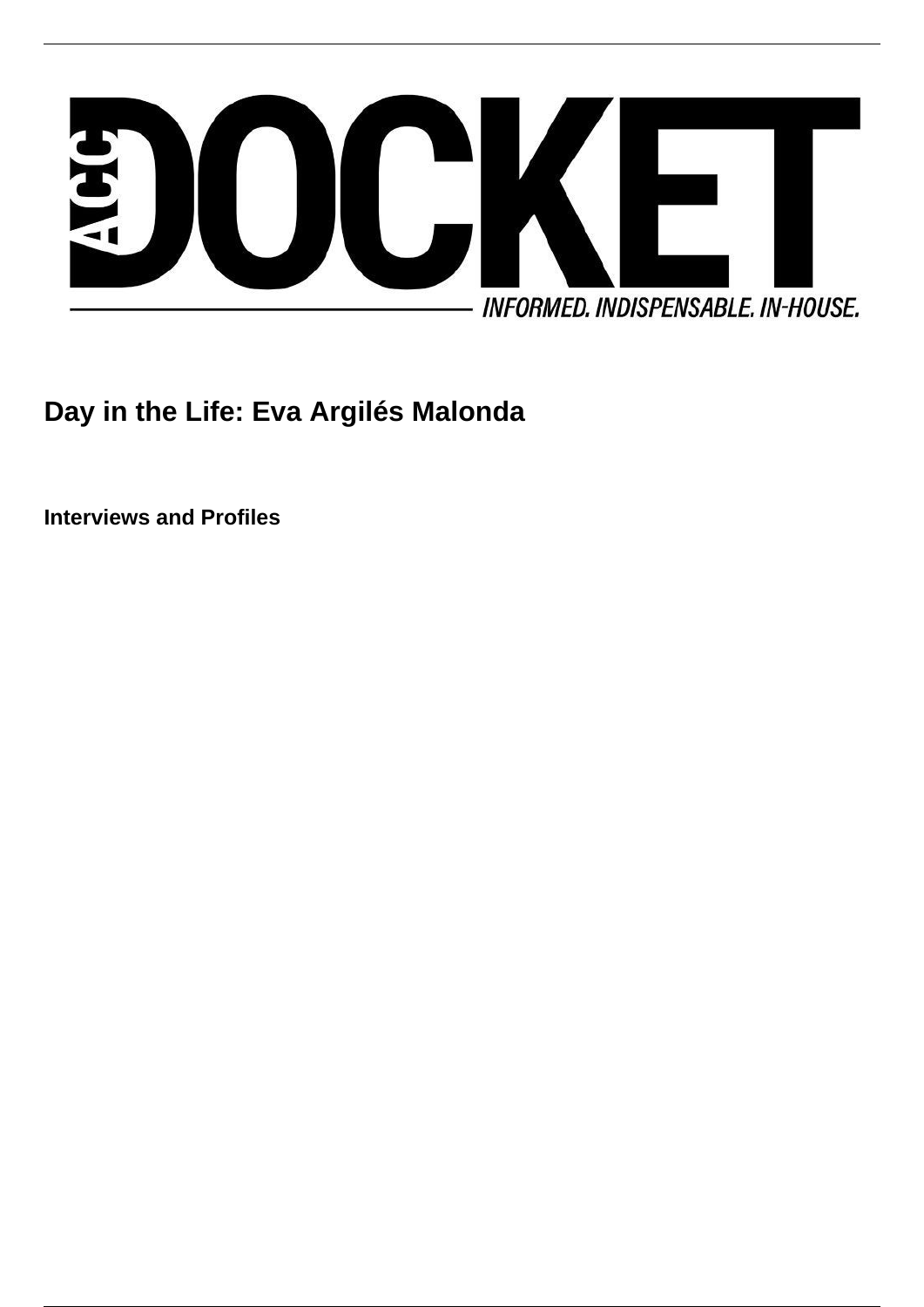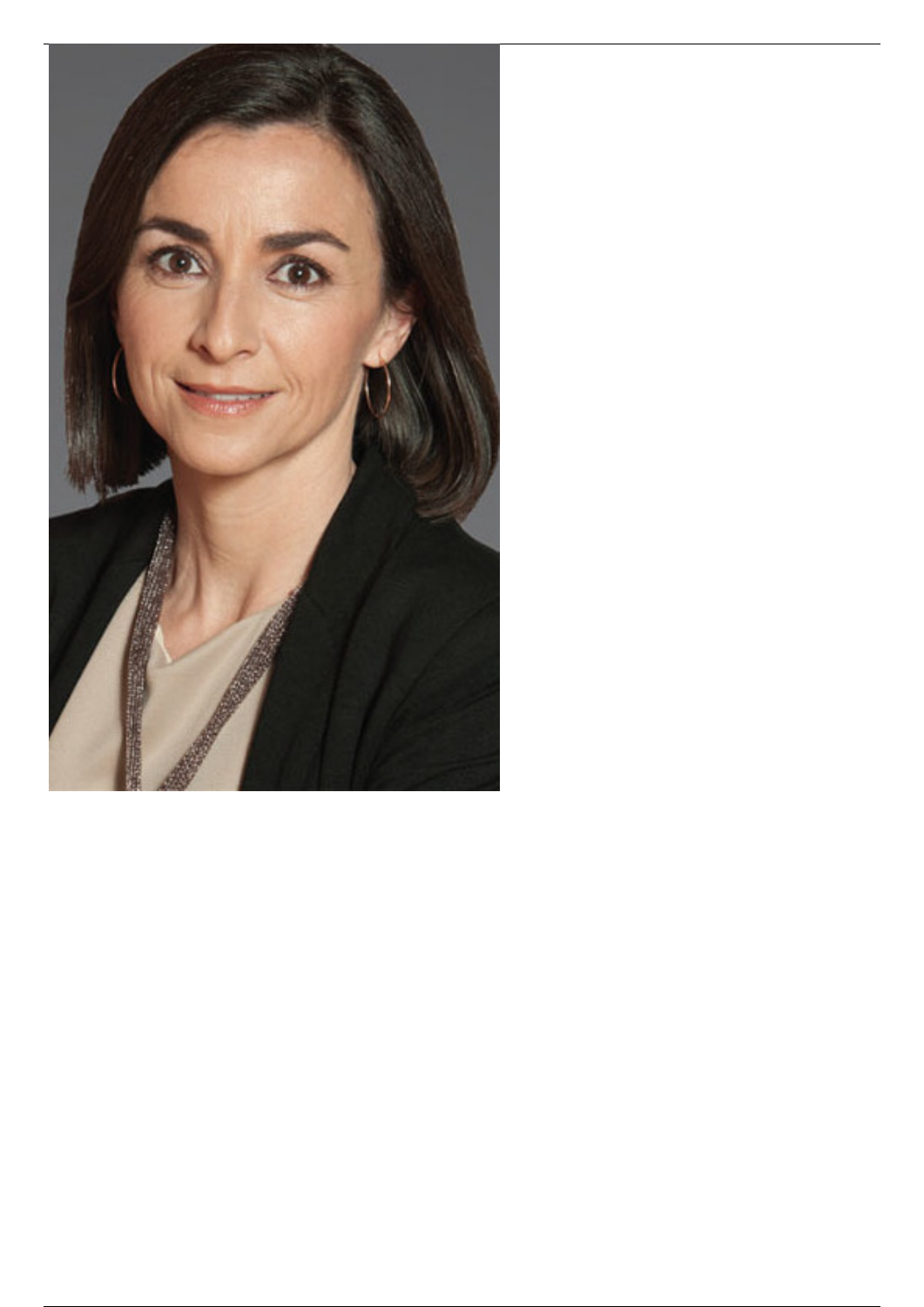

# **Eva Argilés Malonda**

General Counsel

Applus+

Barcelona, Spain

# **7:00 am**

My cell phone wakes me. A quick look at overnight emails and WhatsApp messages, including those from my family in Mexico. I **check the Outlook calendar before showering, occasionally listening to news or "optimistic" music.**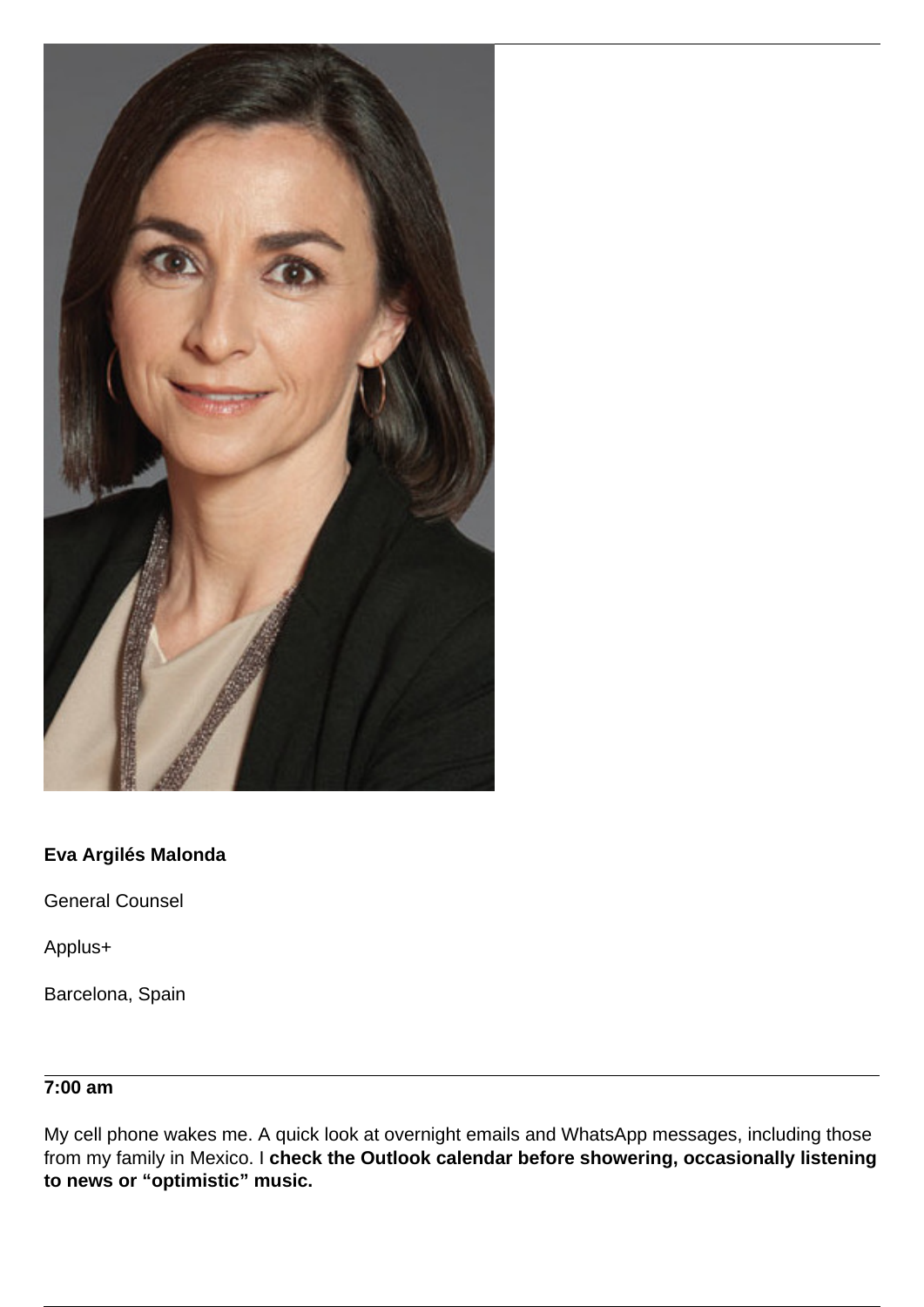## **7:30 am**

I should be ready if we want to make it to school. I wake up my 11-year-old daughter and my nineyear-old son, as lovingly as possible. **Kissing them is one of the day's best moments.**

## **7:45 am**

**My first "Come on!" of the day. Finally, they join me for breakfast.** I prepare fresh orange juice and school sandwiches, while trying not to repeat any meals and adhering to our traditional Mediterranean diet. We plan the afternoon's logistics as I remind them about football, basketball, and jazz.

#### **8:30 am**

I walk the kids to school, listening to their funny stories, and remember how lucky we are to live so close. On our way, I meet other parents and I really appreciate living in a neighborhood on the upper side of Barcelona. **I notice that the number of flags over the windows has decreased since October. What an intense month it was.**

#### **8:45 am**

**My 15-minute drive to work takes me outside Barcelona.** With the radio tuned to news or music, depending on the day and mood. I answer a call from my mum, who lives in my hometown of Valencia, as she prepares for her aqua-gym class.

#### **9:00 am**

Say good morning to the team. I read and answer emails, accept or reject invitations to professional events, **read legal news and ACC materials, and revisit the agenda for the day.**

#### **10:00 am**

**Skype call with the Kuala Lumpar-based in-house team covering Asia and Middle East** on the strategy for a litigation case.

#### **10:30 am**

Call with the board chairman about corporate governance ideas. The board secretary follows up on the next board session and, since the company went public, advises on governance, preparation, and upload of corporate documents for the board portal (a big part of my job after the listing). **The CFO and internal audit liaise on Audit Committee topics, then compliance and HSQE colleagues discuss and coordinate CSR Committee materials.** After the call, I update the CEO.

#### **11:30 am**

**Review the GDPR project status with a colleague.** We discuss the interpretation of a clause in our group financing agreement and review several ongoing M&A projects and contracts. We rearrange our own timelines — sometimes to our frustration — for the new group policies that are being drafted.

#### **12:30 pm**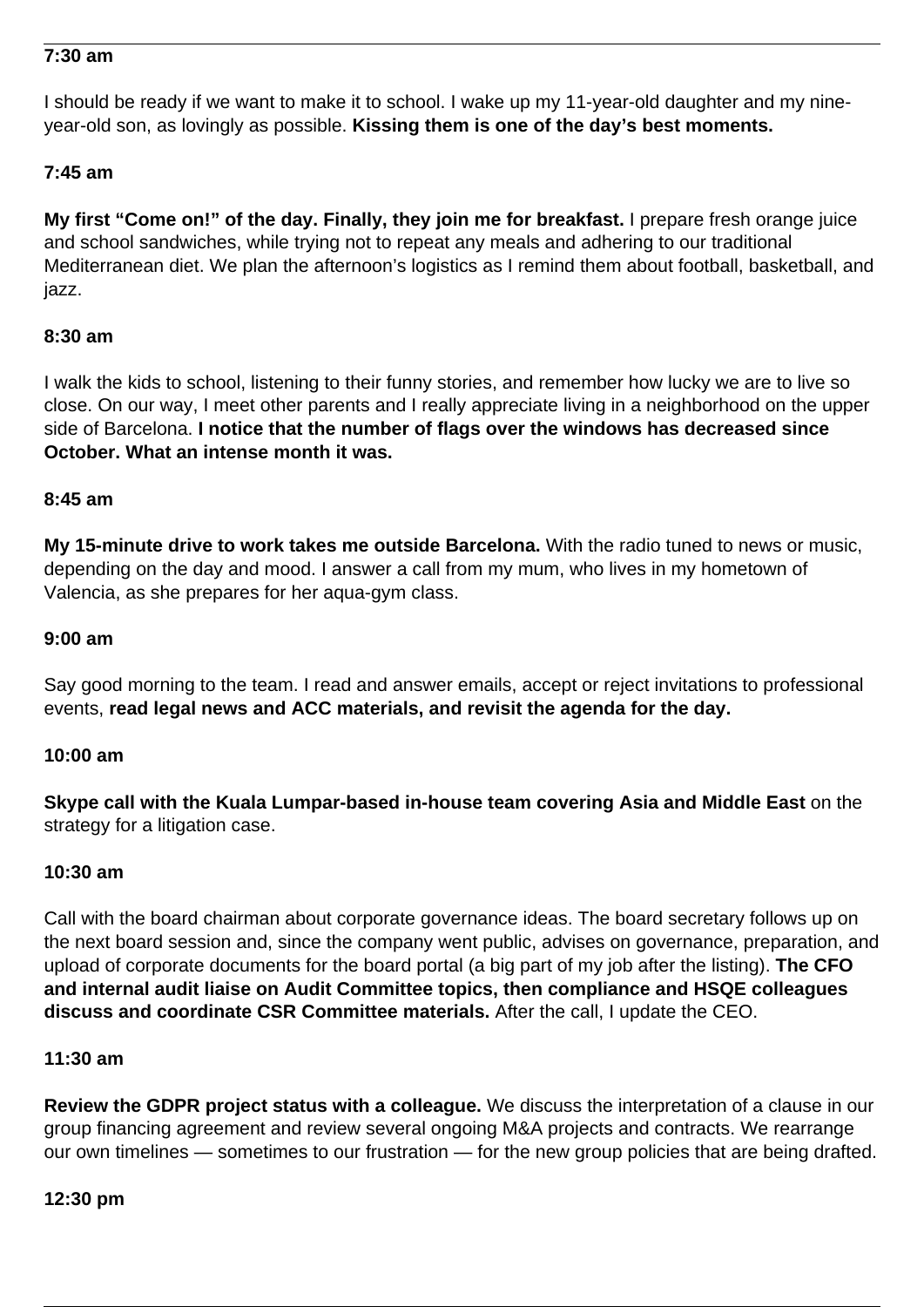Quick Skype call with the legal head of the Energy & Industry business division, with whom functional reporting is almost never a problem. **Quick debrief of urgent material issues and the overall status of the workload.** We also swap film recommendations, like the fantastic Three Billboards Outside Ebbing, Missouri.

# **1:15 pm**

**Meeting with investor relations and marketing on corporate website updates. More email.**

# **2:00 pm**

**Lunchtime with team members** at the office or outside with some other in-house colleague.

# **3:00 pm**

I review and approve contracts and appointments — for one of our more than 200 subsidiaries through the GRC software. **I read ACC materials and work with the two other Spanish country reps in Madrid to organize upcoming events.**

# **4:00 pm**

**Skype call with external counsel in Houston about a litigation case and other compliance matters.** Later, local external counsel submits invoices and we discuss a recent court decision that is now a trending topic.

# **4:45 pm**

**I finalize a presentation for the upcoming Executive Committee** with an update on projects and regulatory changes. Call from the HR head to align ongoing topics.

# **7:15 pm**

On my way home, **I call the in-house lawyer at a recently acquired company in Costa Rica to discuss the next stages of ongoing litigation.** We clarify some doubts on anticorruption policies and she updates me on how the local teams are adapting to the group.

# **8:00 pm**

**My daughter tells me about her next exam before family dinner**, a very nice novelty as the children are more mature and can wait for us to be home.

# **9:30 pm**

**After the day's second "Come on!" the kids are finally in bed.** The children ask for another of my invented stories, but, wanting to be more inspired, I manage to postpone it until the weekend.

# **10:00 pm**

If he is not on a business trip, **my husband and I relax by listening to the news, sharing details of**